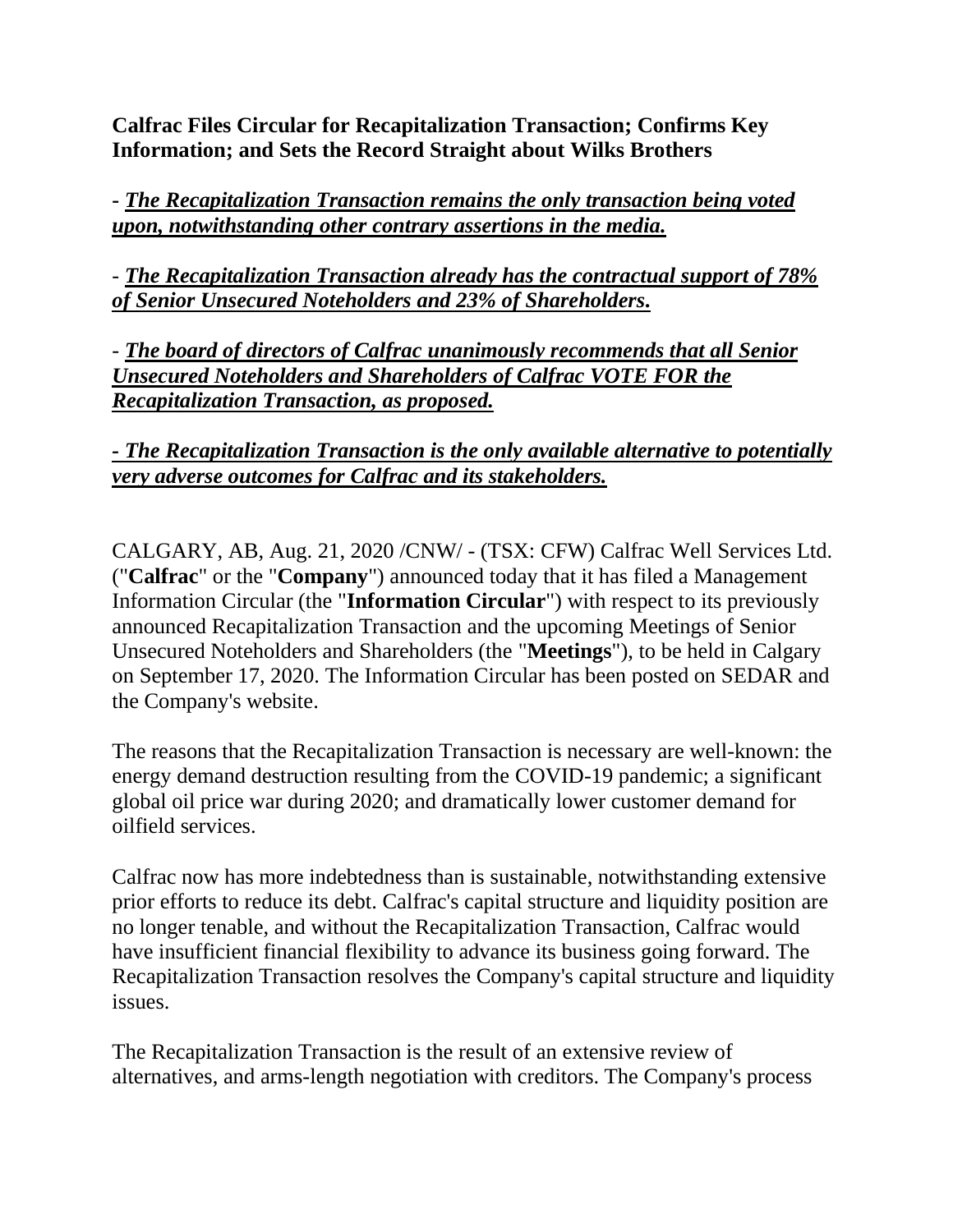included invitations to Wilks Brothers to participate in constructive restructuring discussions.

The Recapitalization Transaction provides the following benefits:

- It is actionable and comprehensive. It materially lowers Calfrac's debt by \$571.8 million and annual interest expense by \$52.7 million. Liquidity improves through a new \$60 million 1.5 Lien Note issuance. It averts any reasonable prospect of a near term insolvency;
- Calfrac remains an independent company, free of competitor control. This preserves the ability to pursue future value-enhancing or change of control transactions in more advantageous market conditions; and
- Shareholders and Senior Unsecured Noteholders retain the opportunity to participate in the economic benefit of Calfrac share ownership as business conditions improve.

# **Wilks Brothers Considerations**

Wilks Brothers, LLC ("**Wilks Brothers**"), a direct competitor of Calfrac, has publicly proposed an alternative transaction (the "**Wilks Brothers Proposal**"), which has **not been accepted** by Calfrac or supported by the majority of its Senior Unsecured Noteholders.

Wilks Brothers, a private entity, appears to have extensive business interests. Of note are: its 100% ownership of a direct competitor of Calfrac, ProFrac Services, LLC ("**ProFrac**"); its ownership of securities in other oilfield services companies; and its ownership of Second Lien Notes and Senior Unsecured Notes of Calfrac Holdings LP, as well as 19.78% of the common shares of Calfrac.

Wilks Brothers has recently taken many actions in the pursuit of its own agenda. Stakeholders should carefully evaluate Wilks Brothers' true motives.

Calfrac identifies the following **four main issues** with the Wilks Brothers Proposal in the Information Circular:

1. **The Wilks Brothers Proposal does not explain the business logic of a 100%-owned direct competitor (ProFrac) prospectively competing in business with a public company (Calfrac) in which Wilks Brothers proposes to own a controlling interest of in excess of 60%.**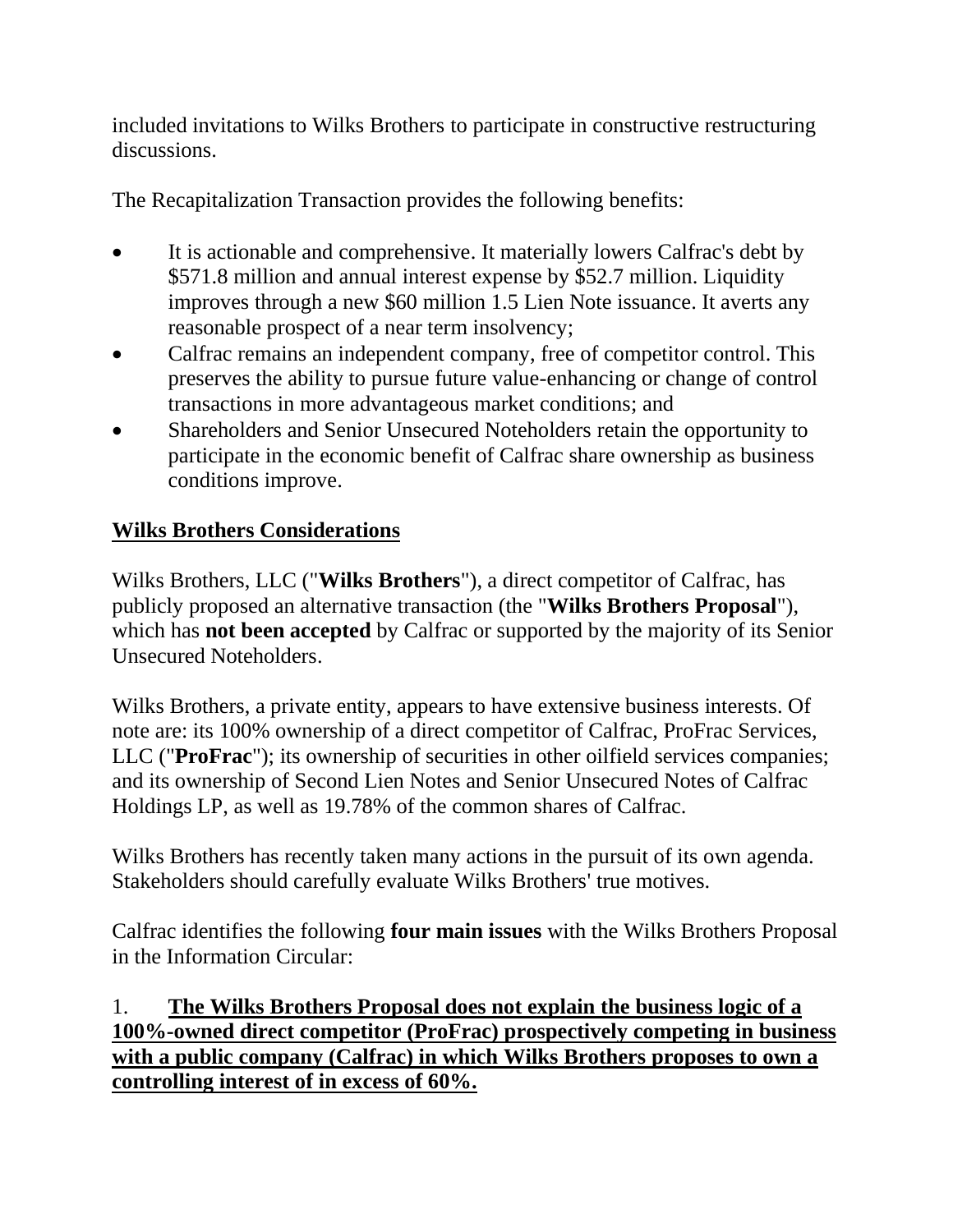Wilks Brothers has failed to explain its business logic. Unaddressed issues include: which company would compete for which clients' work; how clients would actually be served; how each company would quote pricing; how the entities would compete for capital, people and supplies; and how the businesses would generally function without continuously colliding. These matters have all been ignored by Wilks Brothers. It is also unclear whether the Wilks Brothers Proposal could simply be a precursor to a later planned merger or other transaction, possibly between ProFrac and Calfrac, a situation in which the Calfrac minority shareholders would have limited or no other alternatives.

## 2. **In addition to the competitive and other conflicts, any implementation of the Wilks Brothers Proposal would likely negatively impact the trading value and liquidity of Calfrac's common shares. It would limit the opportunity of any other acquiror being able to purchase Calfrac at a premium in the future.**

Giving up control of the Company's future destiny is a matter of considerable importance to stakeholders. If Calfrac, was majority-controlled by its competitor, Wilks Brothers, it would likely be continuously attributed a lower ongoing valuation by the stock market. This is critically important, given that the recoveries that are being suggested by Wilks Brothers rely entirely on the value of the shares to be received by Senior Unsecured Noteholders and Shareholders of Calfrac. In addition, other industry participants would be unable to acquire a restructured Calfrac that would already be controlled by Wilks Brothers, thereby denying Calfrac shareholders the opportunity to receive a potential premium in the future.

## 3. **The Wilks Brothers Proposal seeks to secure for the Wilks Brothers a change of control of Calfrac, without paying any premium to Shareholders.**

The Wilks Brothers Proposal is a thinly-veiled change of control transaction offering no change of control or "takeover" premium to Shareholders. The Recapitalization Transaction will preserve Calfrac's ability to consider future corporate alternatives, and would not prohibit Calfrac from subsequently executing a consensual deal with anyone.

4. **Wilks Brothers is a wolf in sheep**'**s clothing, and its actions seem intended to intimidate Shareholders and Senior Unsecured Noteholders. Wilks Brothers has provided incomplete information regarding the Wilks Brothers Proposal and has made public statements that are factually incorrect or misleading.**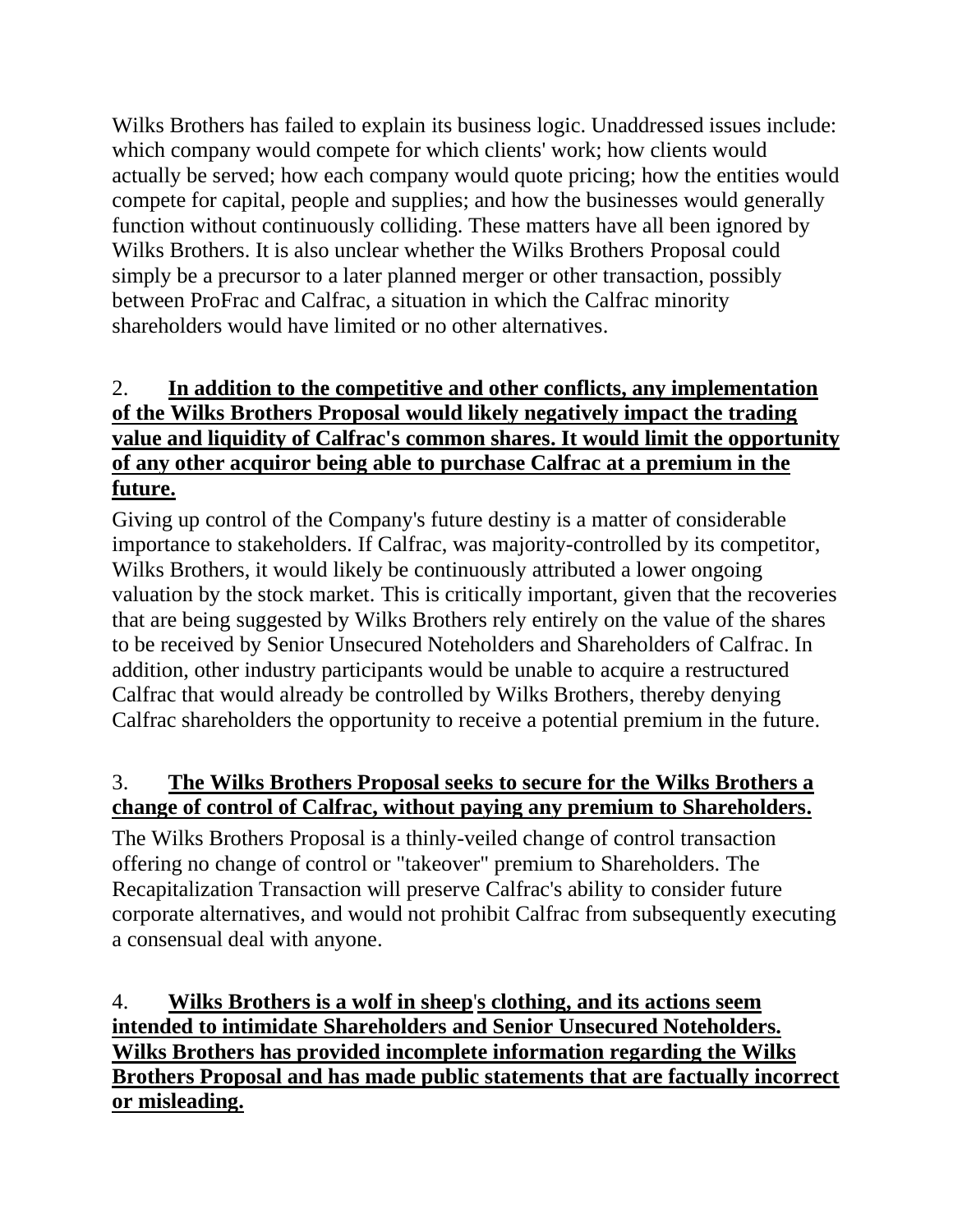Wilks Brothers was repeatedly invited to join the stakeholder negotiations that eventually led to the Recapitalization Transaction. Wilks Brothers only engaged with Calfrac, pursuing its own agenda and interests, after other investors had already stepped forward to finance the Recapitalization Transaction and the terms of the Recapitalization Transaction were made public. Since the announcement of the Recapitalization Transaction, Wilks Brothers has opposed the court ordered stays that would permit a restructuring of Calfrac's capital structure to proceed. So far, Wilks Brothers has on four occasions opposed the protective court applications being made by Calfrac in Canada and the United States, including arguing to the U.S. Court that Calfrac should be put into insolvency.

The numerous positive aspects of the Recapitalization Transaction presented by Calfrac, and the serious deficiencies with the Wilks Brothers Proposal, should now make the path clear:

Shareholders and Senior Unsecured Noteholders should **VOTE FOR** the Recapitalization Transaction.

#### **Meeting and Voting Information**

The Meetings in respect of the Plan of Arrangement are scheduled to be held on September 17, 2020 in the McMurray Room at the Calgary Petroleum Club, 319 – 5th Avenue S.W., Calgary, Alberta. Pursuant to the Interim Order, the Senior Unsecured Noteholders' Meeting is scheduled to begin at 1:00 p.m. (Calgary time), and the Shareholders' Meeting is scheduled to begin at 2:00 p.m. (Calgary time). The previously obtained Interim Order also authorized a new record date (the "**Record Date**") for purposes of voting at the Meetings, being 5:00 p.m. (Calgary time) on August 10, 2020.

#### **The deadline for Senior Unsecured Noteholders and Shareholders to submit their proxies or voting instructions in order to vote on the Plan of Arrangement and other items to be considered at the applicable Meeting is 5:00 p.m. (Calgary time) on September 15, 2020.**

Senior Unsecured Noteholders that wish to receive their pro rata share of the 6% Early Consent Consideration (as defined in the Information Circular) must submit to their intermediaries on or prior to 5:00 p.m. (Calgary time) on September 8, 2020, *or such earlier deadline as their intermediaries may advise,* the required documentation or information described in the Information Circular.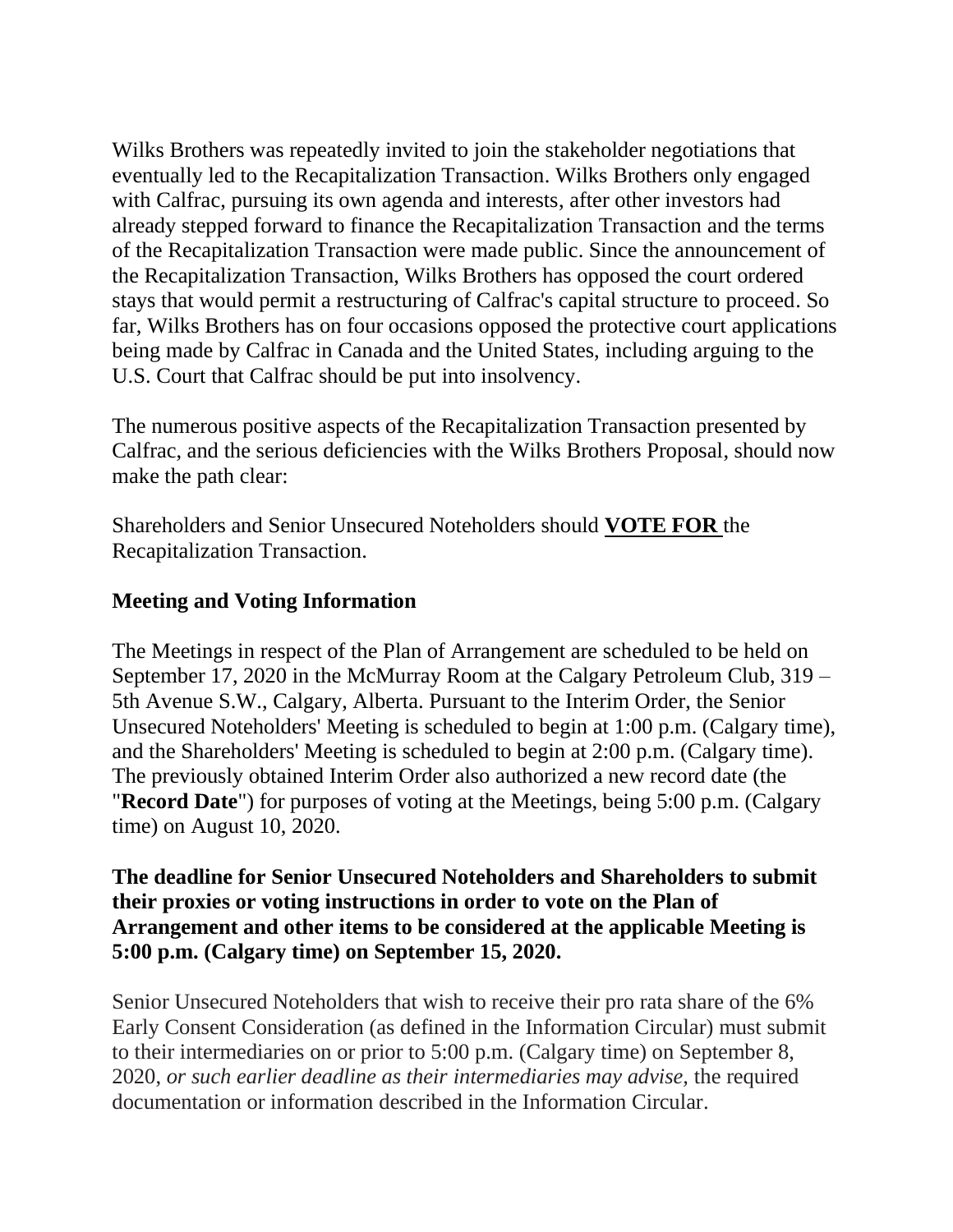Any questions or requests for further information regarding voting at the Meetings should be directed to **Kingsdale Advisors by: (i) telephone, toll-free in North America at 1-877-659-1822 or at 416-867-2272 outside of North America; or (ii) e-mail to [contactus@kingsdaleadvisors.com](mailto:contactus@kingsdaleadvisors.com)**.

For further information please contact: Scott Treadwell Vice President, Capital Markets and Strategy Telephone: (403) 266-6000 Fax: (403) 266-7381

This press release contains forward-looking statements and forward-looking information within the meaning of applicable securities laws. The use of any of the words "expect", "anticipate", "continue", "estimate", "may", "will", "project", "should", "believe", "plans", "intends" and similar expressions are intended to identify forward-looking information or statements. More particularly and without limitation, this press release contains forward-looking statements and information relating to: (a) the completion of the proposed Recapitalization Transaction, including expected reductions in total debt and cash interest expenses, the Company's ability to pursue future value-enhancing or change of control transactions and the Shareholders and Senior Unsecured Noteholders' ability to participate in future economic benefits of the Company; and (b) the Wilks Brothers Proposal, including the operation of the Company under Wilk Brothers' control and the effects on trading value and liquidity of Calfrac's common shares.

These forward-looking statements and information are based on certain key expectations and assumptions made by Calfrac in light of its experience and perception of historical trends, current conditions and expected future developments as well as other factors it believes are appropriate in the circumstances, including, but not limited to, the following: the Recapitalization Transaction will be completed as proposed; Calfrac's expectations regarding trading value and liquidity if it were subject to competitor control; economic and political environment in which Calfrac operates; Calfrac's expectations for its customers' capital budgets and geographical areas of focus; the effect unconventional oil and gas projects have had on supply and demand fundamentals for oil and natural gas; Calfrac's existing contracts and the status of current negotiations with key customers and suppliers; the effectiveness of cost reduction measures instituted by Calfrac; and the likelihood that the current tax and regulatory regime will remain substantially unchanged.

Although Calfrac believes that the expectations and assumptions on which such forward-looking statements and information are based are reasonable, undue reliance should not be placed on the forward-looking statements and information as Calfrac cannot give any assurance that they will prove to be correct. Since forward-looking statements and information address future events and conditions, by their very nature they involve inherent risks and uncertainties. Actual results could differ materially from those currently anticipated due to a number of factors and risks. These include, but are not limited to, risks associated with: Calfrac's ability to continue to manage the effect of the COVID-19 pandemic on its operations; actions taken by Wilks Brothers; default under the Company's credit facilities and/or the Company's senior notes due to a breach of covenants therein; failure to reach any additional agreements with the Company's lenders; the impact of events of defaults in respect of other material contracts of the Company, including but not limited to, cross-defaults resulting in acceleration of amounts payable thereunder or the termination of such agreements; failure of existing Shareholders and Senior Unsecured Noteholders to vote in favour of the Recapitalization Transaction; failure to receive any applicable regulatory approvals in respect of the Recapitalization Transaction; global economic conditions; along with those risk and uncertainties identified under the heading "Risk Factors" and elsewhere in the Information Circular and Company's annual information form dated March 10, 2020, each as filed on SEDAR at [www.sedar.com.](http://www.sedar.com/)